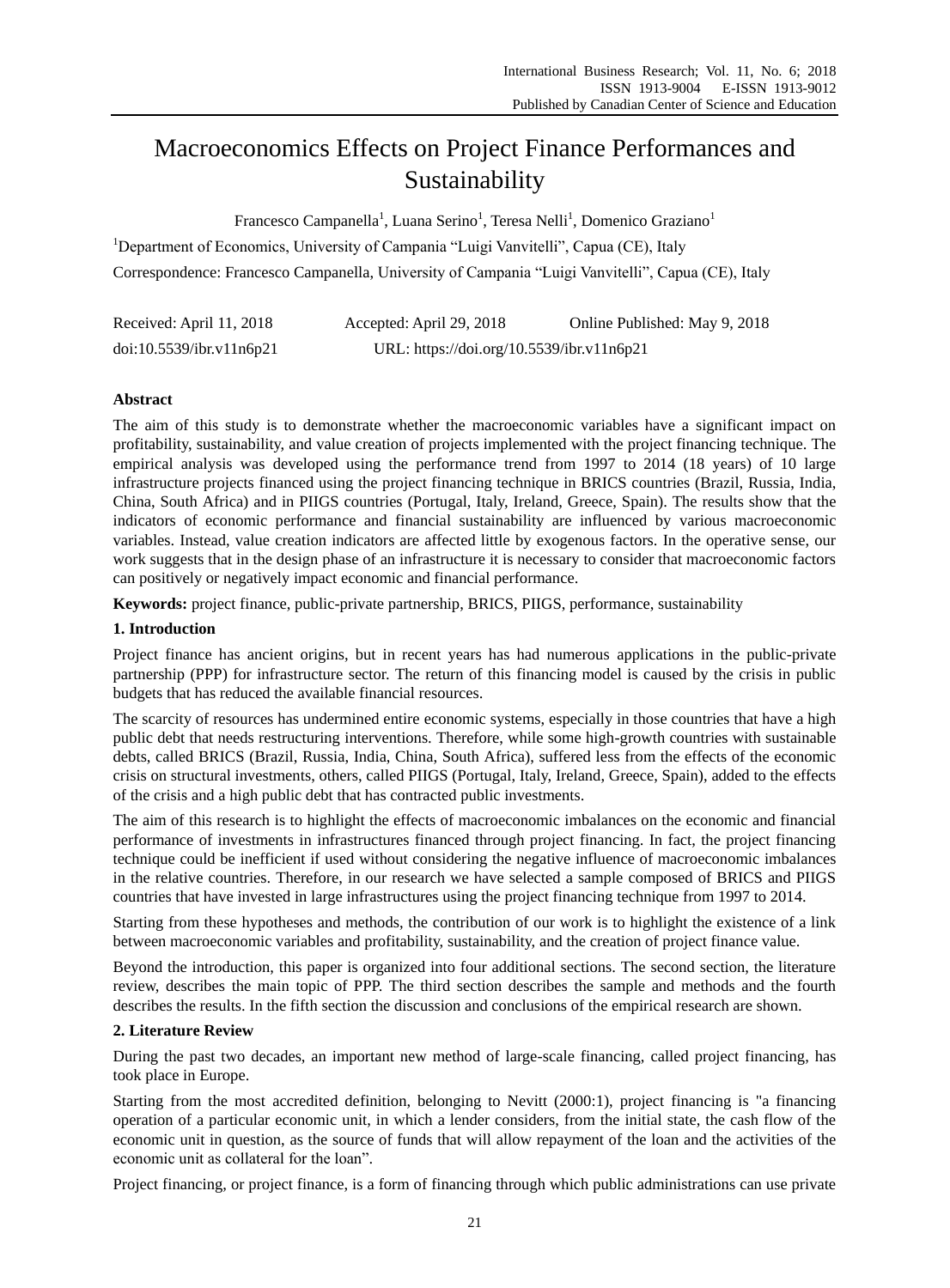capital for the realization of projects and infrastructures for community use.

Kensinger and Martin (1988) present several advantages of a project realized through a PPP, as its own flexibility allows the project to increase "above and beyond the possible structural rigidity of the legal environment to which it has to be adapted" (Gatti, 2013, p. 234). Among the comparative advantages, the most important is the reduction of information costs and tax liabilities. In addition to these advantages, the project financing technique makes it possible to ensure that the operational and financial risks of the project carried out using this technique do not affect the company's existing activities. In project financing, the project is managed by a separate company that is owned by a project sponsor.

The agreement between public administration and the private company can take place through the establishment of a project company (also called SPV or Special Purpose Vehicle), which is owned by a project sponsor, that usually takes an active role in the realization and/or management of the project itself. The realization of the project takes place through the preparation of a series of contracts with multiple parties, including the host government, the project's customers and suppliers, and the banking system that typically provides most of the debt financing. This contractual organization allows for the reduction of agency problems and the allocation of specific project risks to those parties best able to manage them is realized (Brealey, Cooper, & Habib, 1996).

As a consequence, the risks inherent in each economic operation are maintained, for each of the subjects involved, within acceptable levels of tolerability. This formula emphasizes the crucial role of resources complementarity in the formation of partnerships (Dinica, 2008).

The main difference between conventional financing and project financing is that the economic-financial returns of the project are mixed with those of the other existing projects, but in project financing a project is evaluated solely on the basis of its ability to generate consistent cash flows (Shah & Thankor, 1987).

Traditional financing instruments use loans to finance all of the economic activity of the financed company in general, in project financing the loan is aimed toward the realization of a certain work or activity on the basis that the economic return of such work depends on final remuneration of the lender. For this reason, in project financing it is fundamental to find a trade-off between the needs of public administration compared to the needs of the community, the needs of sustainability, and financial profitability of the investment.

Return on Investment (ROI) is used to measure the profitability of a project, that is the capacity of invested capital to generate economic returns. To evaluate the feasibility of a project, that consists of the verification of the economic convenience of the developer to promote investment, indexes such as the Net Present Value (NPV) and the Internal Rate Return (IRR) are used. However, one of the characteristic elements of project financing is the high use of leverage by the vehicle company. For this reason, the objective is to ensure that the vehicle company is able to repay the debt contracted and remunerate capital invested (Gatti, 2008) through the project's operating cash flows generated during the period in which the work is said to be hot, which is fully operational. To this end, to monitor the vehicle company's ability to repay the debt, and therefore consequently the financial sustainability of the project, that is the ability to generate sufficient cash flows to guarantee the repayment of activated loans, bankability indexes are used. In this way, the financial soundness of the project is highlighted (Falini, 2008).

For assessing the bankability of a project, realized through PPP, different indices can be calculated. The Debt Service Coverage Ratio (DSCR) is calculated because it represents the capability of the project to repay the debt service in each time period of the life of the project. In fact, in each period of time the DSCR is given by the ratio between the cash flow generated by the project and the debt repayment in the same period. The Loan Life Cover Ratio (LLCR), given by the annual report between the NPV project and the amount of debt, evaluates the SPV ability to repay an outstanding loan. The Project Life Cover Ratio is like the previous. It is obtained from the relationship between DSCR and the LLCR. In general, a project realized through the project financing formula should mitigate risk through a high degree of bankability, high debt leverage, and low level of equity capital (De Marco et al., 2016)

The practice of project financing as a financing technique has very distant origins. In Texas in the 1920s, specific contractual structures were used to mitigate the risks associated with the research and exploitation of oil fields (John & John, 1991).

During the 1920s, this practice became widely used in the United States in the energy sector, as this sector has different potential environmental and safety risks, which must be opportunely managed (Razavi, 1996).

Since the 1980s, project financing has established itself as an infrastructure financing technique to compensate for the limitation of the public funds available which exists in many countries (Grimsey & Lewis, 2002). Therefore, during the nineteenth century, increasing attention addressed the potential role of private financing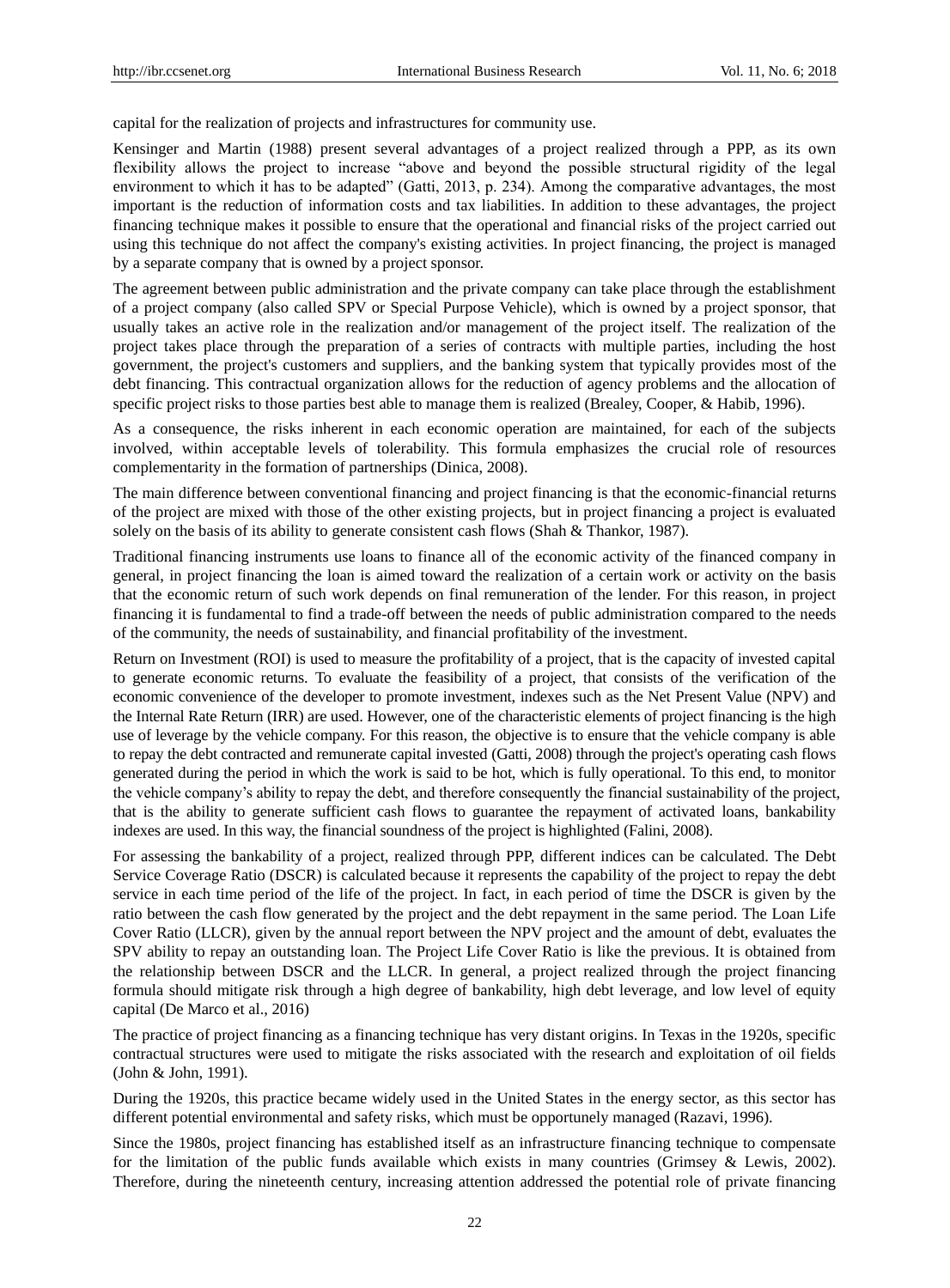-

through public–private partnerships (Eichengreen, 1995; Estache, Serebrisky, & Wren-Lewis, 2015).

About the relation between public and private subjects, a PPP is defined broadly as "a cooperative arrangement between the public and private sectors that involves the sharing of resources, risks, responsibilities, and rewards with others for the achievement of joint objectives" (Kwak, Chih & Ibbs, 2009, p. 52).

In addition, project financing can be seen as a driver of the economic growth process, both in developed economies and in low-income countries (Kleimeier & Versteeg, 2010). PPPs used for infrastructure services allow for the increase of value for money by providing more efficient and reliable services (Kwak et al., 2009; Nisar, 2007). For this reason, PPPs have emerged as a contractual strategy of funding infrastructure in BRIC as well as in PIIG countries.

According to World Bank's Private Participation in Infrastructure (PPI) database, in a period of two decades (1990-2010) the BRIC are the top four countries in terms of number of infrastructure projects realized through private participation. In fact, this number, about 3000, is approximately 50% of the total global projects (Kateja, 2012). However, in terms of investment, Russia lags behind the other three emerging markets, but the growth is mainly driven by China (Mwase & Yang, 2012).

In 2010, South Africa joined the group of four emerging powers, which changed its name to BRICS. The South African PPPs experience started recently. Indeed, in the late 1990s, the South African government set a framework which allows the recourse to PPPs, creating a dedicated PPP unit to increase the confidence of potential private partners. However, projects in PPP have been mainly realized in telecommunication, little progress has been made in the infrastructure sector (Akintoye & Beck, 2009).

About the PPPs experience in PIIGS countries, Portugal has been positively demonstrating its effect in rapidly developing infrastructure service and in improving their quality in terms of reliability (Monteiro, 2005). Portugal has intensively used the project financing formula to build most of the highway network. This network has increased by 700% between 1990 and 2007 and similar improvements have been made in Ireland, which recorded an increase of 900%, and in Greece with a reported increase in the highway network of 500% (Sarmento & Renneboog, 2015).

In Italy, Ireland, Greece, and Spain different PPPs in the infrastructure sector have been realized, but these countries suffer from legislative and enforcement deficiencies.

In this context, Grimsey & Lewis (2005) gave important information about projects made through project financing method in Italy, Ireland and Greece.

In Italy, the Merloni  $Bill<sup>1</sup>$  (enactment in 1994) set the framework to regulate the use of private capital in public works nd in 1999 a PPP task force was established. However, the use of new projects in the form of project financing is extremely discouraged because of the administrative complexity and legislative ambiguity that exists in this field.

In Ireland, major new road developments are now undertaken and funded through the project financing technique, like the M4 PPP Toll Motorway Projects which was signed in March 2003 and is the first Irish road PPP from Kinnegad to Kilcock.

In Greece, there are legal problems to be resolved, but different PPP projects have been realized and completed, such as the Spata Airport and the Athens ring road.

Regarding Spain, the situation is more serious because it is characterized by an absence of a regulatory framework and laws that do not cover concessions. However, in recent years private financing, through a PPP, of new infrastructures is growing (Benito, Montesinos, & Bastida, 2008).

In general, the principal reason that justifies the adoption of PPPs, both in BRICSs and in PIIGS countries, is that it allows for the resolution, at least partially, of the deficit of physical infrastructures of the countries, involving private participations in the projects.

Our work contributes to the existing literature, filling an empirical lack, by establishing a relationship between macroeconomic variables and the profitability and financial sustainability of the projects implemented through PPP. In fact, although there is a stream of literature that found the link between macroeconomic variables and classical project performance (Aizenman & Marion, 1993; Denizer, Kaufmann, & Kraay, 2013; Ghura & Goodwin, 2000; Kaufmann & Wang,1995; Kilby, 2000; Mlambo & Oshikoya, 2001; Schiantarelli & Sembenelli,

<sup>&</sup>lt;sup>1</sup>Since 1994, the Merloni Law has been amended several times to reach a better regulation for project financing in the infrastructure sector.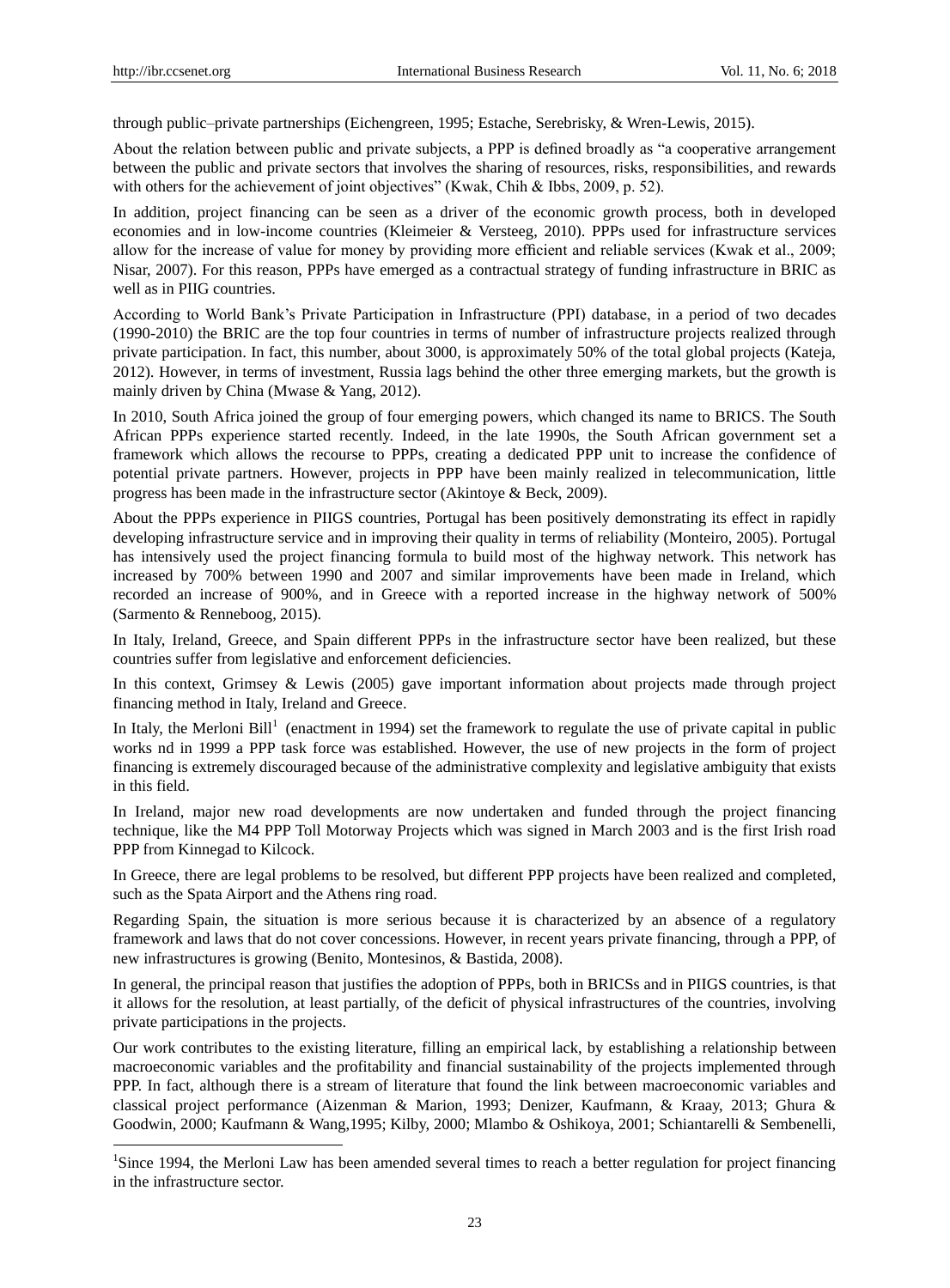1997), there is a lack regarding the influence of projects realized through PPP.

The aim of this study is to demonstrate whether the macroeconomic variables have a significant impact on profitability, sustainability, and value creation of projects implemented with the project financing technique.

## **3. Sample and Methods**

The empirical analysis was developed using the performance trend from 1997 to 2014 (18 years) of 10 large infrastructure projects financed using the project financing technique.

In particular, five projects have been developed in the BRICS countries and five have been developed in the PIIGS countries. In total, the sample consists of 180 observations.

The values of the variables were quantified according to the information derived from Thomson Reuters (Eikon and Datastream) and the financial statements of the SPV.

The analysis was performed using the panel data regression model and adopting a random effects model.

Regarding the methodological point of view, the demonstration of the research hypothesis was carried out by adopting the following model:

(ROI1997-2014; LLCR1997-2014; NPV1997-2014; IRR1997-2014) = *f*(Brics\_Piigs; Deficit\_gdp; Inflation; Monetary; Trade surplus; Delta gdp; Tax benefits; Rating; Banking Outlook) [a]

Where the dependent variables are:

 $\text{ROI}_{1997-2014} = \frac{E}{\text{Total}}$  $\frac{2511}{Total\, asset}$ . This variable is the indicator of profitability of the project. It is an index that

expresses the profitability of the total financial resources employed in the business activity, therefore it indicates if the assets are used efficiently

$$
LLCR_{1997-2014} = \frac{\sum_{t=s}^{s+n} \frac{Cash flow^{t}}{(1+Wacc)^{t}} + Debt\; Reserve}{Outstanding_t}
$$
. This variable is the indicator of bankability during the period of debt

existence. This indicator measures the project's ability to repay the debt contracted through operating cash flows.

 $NPV_{1997\text{-}2014} = \sum_{t=0}^{n} \frac{c}{t}$  $\frac{a_{\text{asn}+\text{low}_t}}{a_{\text{at}+\text{WACC}}t}$ . This variable is the present value of expected cash flows using the opportunity

cost of capital. While ROI measures project performance, the net present value measures the value created by the project for shareholders. Furthermore, ROI is influenced by accounting measures while the NPV refers to market measures.

*IRR*<sub>1997-2014</sub> =  $\sum_{t=0}^{n} \frac{c}{t}$  $\int_{0}^{n} \frac{cosh F l \omega v_t}{(1 + IRR)^t}$  = 0. This variable makes the NPV of all cash flows from a particular project equal

to zero. The selection of investment projects using the IRR method is simpler than the NPV method. However, the IRR method has limitations that can make the investment choice wrong.

The independent variables are:

*Brics\_Piigs*. This variable has a value of 1 if the country in which the project financing investment was made is BRICS. If the country is a PIIGS, the variable has a value of 0. This variable is a proxy of the influence of a country's economic development with respect to the investment in the infrastructure.

Deficit\_gdp =  $\frac{begin}{Gross\;Domestic\;Product}}{Gross\;Domestic\;Product}$ . This variable is a proxy for the financial solidity of a country and its

potential for development. This variable is a dummy variable that has the value of 1 if it exceeds the 3% threshold, otherwise the value is 0. In our research, this threshold is established using the Maastricht Treaty or the Treaty on European Union.

*Inflation.* This variable is a proxy of consumers' purchasing capacity. According to ISTAT definition, inflation is measured through the construction of a consumer price index, a statistical tool that measures the variations over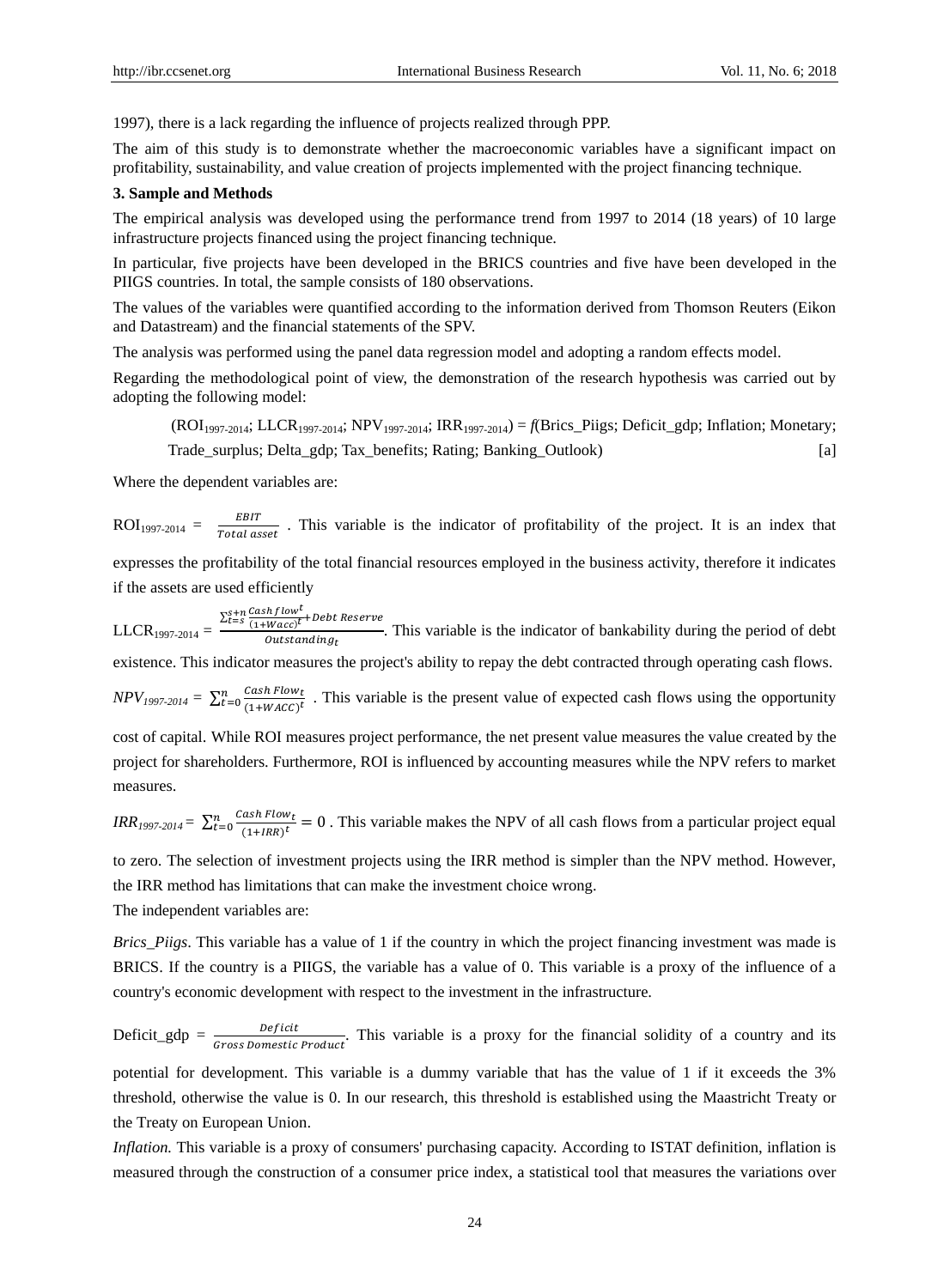time of the prices of a basket of goods and services, which represents the actual household consumption in a specific year.

*Monetary.* This variable is a dummy variable that has a value of 1 if the country is using an expansive monetary policy, otherwise the value is 0. The proxy of the expansive monetary policy is the reduction of interest rates in the years from 1997 to 2014.

*Trade\_surplus.* This is a variable that measures the development potential derived from the international trade of a country. In our research this variable is a dummy variable that has a value of 1 if the trade surplus exceeds 6%, otherwise the value is 0. In our research, this threshold is established using the European Union Macroeconomic Imbalance Procedure.

 $Delta_gdp = \frac{G}{cV}$  $\frac{d_{DFT}}{d_{DPL-1}}$  – 1. This variable measures the annual growth rate of the Gross Domestic Product (GDP).

This variable is a proxy of the economic development rate of a country.

*Tax\_benefits.* This variable is a dummy variable that has a value of 1 if the country has a tax law favorable to investments financed using the project financing technique, otherwise the value is 0.

*Rating* variable refers to the country's debt rating. Specifically, the country rating is that of Standard and Poor's Global Ratings. This alphabetic variable was converted into a numeric variable  $(AAA = 1; D = 10)$ .

*Banking\_Outlook.* This variable is a judgment expressed by Standard and Poor's Global Ratings on the future stability of a country's banking system. This variable is a dummy variable that has a value of 1 if the outlook is positive, otherwise the value is 0.

#### **4. Results**

Before commenting on the regression analysis and answering the hypothesis of research, it is necessary to make some considerations regarding the correlation analysis between the variables distributed normally using the Pearson indices correlation matrix (Table 1).

Table 1 shows that many variables in the period 1997-2014 are significantly correlated, but often Pearson's indices are low.

|                              | <b>ROI</b>   | <b>LLCR</b> | <b>NPV</b> | <b>IRR</b>   | Brics_                 | Deficit/    | Inflation | Monetary   | Trade        | Delta_       | $\text{Tax}_{-}$ | Rating | <b>Banking</b> |
|------------------------------|--------------|-------------|------------|--------------|------------------------|-------------|-----------|------------|--------------|--------------|------------------|--------|----------------|
|                              |              |             |            |              | Piigs                  | gdp         |           |            | surplus      | PIL          | benefits         |        | Outlook        |
| <b>ROI</b>                   | $\mathbf{1}$ |             |            |              |                        |             |           |            |              |              |                  |        |                |
| <b>LLCR</b>                  | $0.335***$   | 1           |            |              |                        |             |           |            |              |              |                  |        |                |
| <b>NPV</b>                   | $0.502***$   | $0.193***$  | 1          |              |                        |             |           |            |              |              |                  |        |                |
| <b>IRR</b>                   | 0.023        | 0.062       | $-0.033$   | $\mathbf{1}$ |                        |             |           |            |              |              |                  |        |                |
| Brics_<br>Piigs              | $-0.034$     | $-0.016$    | $-0.022$   | $-0.720***$  | 1                      |             |           |            |              |              |                  |        |                |
| Deficit/<br>gdp              | $-0.132*$    | $-0.056$    | $-0.137*$  | 0.018        | 0.067                  | 1           |           |            |              |              |                  |        |                |
| Inflation                    | 0.052        | 0.009       | 0.047      | $-0.008$     | $-0.008$               | $-0.026$    | 1         |            |              |              |                  |        |                |
| Monetary                     | $0.182***$   | $0.245***$  | $0.153***$ | 0.076        | $-0.138*$              | $-0.018$    | 0.026     | 1          |              |              |                  |        |                |
| Trade<br>surplus             | 0.022        | 0.055       | $-0.105$   | $-0.076$     | 0.044                  | 0.045       | $-0.086$  | 0.069      | $\mathbf{1}$ |              |                  |        |                |
| Delta_<br>PIL                | 0.077        | $-0.044$    | 0.044      | $0.151$ **   | $-0.209$ <sup>**</sup> | $-0.149$ ** | 0.050     | 0.103      | $-0.158$ **  | $\mathbf{1}$ |                  |        |                |
| $\text{Tax}_{-}$<br>benefits | $0.852***$   | $0.266***$  | $0.417***$ | $-0.027$     | 0.011                  | $-0.061$    | 0.067     | $0.198***$ | $-0.011$     | 0.120        | $\mathbf{1}$     |        |                |
| Rating                       | $-0.025$     | $-0.015$    | $-0.002$   | $-0.540***$  | $0.759***$             | 0.082       | 0.065     | $-0.052$   | $-0.113$     | $-0.020$     | 0.044            | 1      |                |
| Banking<br>Outlook           | $0.289***$   | $0.843***$  | $0.143**$  | 0.023        | 0.000                  | 0.036       | $-0.030$  | $0.195***$ | $-0.045$     | 0.013        | $0.316***$       | 0.030  | 1              |

Table 1. Pearson correlations for variables from 1997 - 2014

\*\*\*Correlation is significant at the 0.01 level

\*\*Correlation is significant at the 0.05 level

\*Correlation is significant at the 0.10 level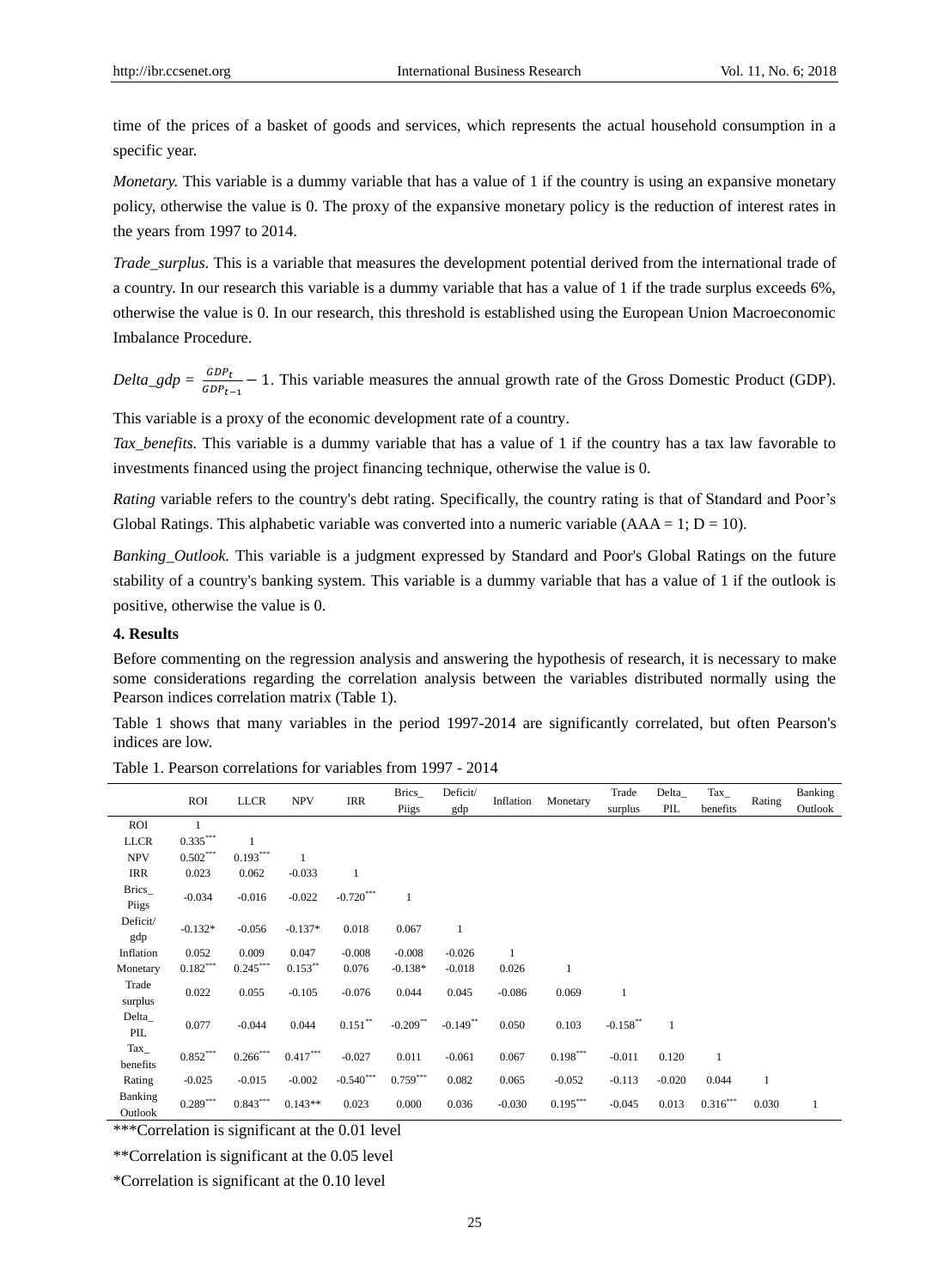To investigate the cause-effect relationship between the variables under investigation and provide responses to the research hypotheses, GLS analysis was performed (Table 2).

First, we calculated both the fixed effects and random effects to decide which are the best solution using the Hausman Test. The results suggest the development of random effects because, unlike the fixed effects model, the variation across entities is assumed to be random and uncorrelated with the predictor or independent variables included in the model. In addition, random effects assume that the entity's error term is not correlated with the predictors, which allows for time-invariant variables to play a role as explanatory variables.

With respect to the research hypothesis, the results show that:

Regarding *ROI1997-2014* the variable *Deficit\_GDP* is negatively correlated with the *ROI index*. On the other hand, the variable *Tax\_benefits* positively influences the economic performances of the project

| <b>PANEL</b>           | $ROI_{1997-2014}$ | LLCR <sub>1997-2014</sub>  | NPV <sub>1997-2014</sub> | $\rm{IRR}_{1997-2014}$ |
|------------------------|-------------------|----------------------------|--------------------------|------------------------|
| (Constant)             | $0.313(7.90)$ *** | 0.266(6.56)                | 0.483(7.07)              | . 本本本<br>0.461(8.73)   |
| Brics Piigs            | $-0.006(-0.16)$   | 0.002(0.04)                | 0.004(0.06)              | $-0.400(-8.26)$        |
| Deficit/GDP            | $-0.047(-2.10)$   | $-0.055(-2.41)$ **         | $-0.062(-1.60)$          | 0.037(1.24)            |
| Inflation              | 0.001(0.03)       | 0.043(1.07)                | 0.009(0.14)              | $-0.013(0.24)$         |
| Monetary               | 0.004(0.16)       | $0.048(1.96)$ <sup>*</sup> | 0.048(1.16)              | $-0.012(-0.39)$        |
| Trade surplus          | 0.014(0.61)       | 0.047(1.99)                | $-0.061(-1.55)$          | $-0.025(-0.80)$        |
| ⊿PIL                   | $-0.040(-0.89)$   | $-0.072(-1.55)$            | $-0.049(-0.63)$          | 0.008(0.13)            |
| Tax benefits           | 0.474(19.96)      | $-0.008(-0.34)$            | $0.221(5.39)$ ***        | $-0.011(-0.36)$        |
| Rating                 | $-0.003(-0.73)$   | $-0.002(-0.38)$            | $-0.002(-0.22)$          | $-0.000(-0.04)$        |
| <b>Banking Outlook</b> | 0.016(0.66)       | 0.486(20.01)               | 0.001(0.03)              | 0.016(0.52)            |
| Adj $\mathbb{R}^2$     | 0.74              | 0.73                       | 0.21                     | 0.01                   |
| Wald chi <sup>2</sup>  | 480.65***         | 479.59***                  | 43.63***                 | 188.70***              |

Table 2. Panel data regression – Random effects (coefficients and z-value)

\*\*\*Correlation is significant at the 0.01 level

\*\*Correlation is significant at the 0.05 level

\*Correlation is significant at the 0.10 level

*About LLCR1997-2014*, the variable *deficit\_GDP* is negatively correlated with the *LLCR index*. On the other hand, the variables *Monetary, Trade\_surplus*, and *banking outlook* positively influence the *bankability index*.

Concerning *NPV1997-2014*, the variable *Tax\_benefits* positively influence *NPV project*. Referring to *IRR1997-2014*, the variable *Brics\_Piigs* is negatively correlated with *IRR*.

In general, the results show that the indicators of economic performance (ROI) and financial sustainability (LLCR) are influenced by various macroeconomic variables. Instead, value creation indicators (NPV and IRR) are affected little by exogenous factors.

## **5. Discussion and Conclusion**

With respect to the research hypothesis, we have found that some macroeconomic variables influence profitability (ROI), sustainability (LLCR), and value creation (NPV and IRR) of projects financed through project finance. Therefore, the research hypothesis is partially confirmed. In fact, not all of the variables selected in this research influence the performance of project finance.

In particular, the results show that the financial and economic sustainability of project finance is more influenced by macroeconomic variables than profitability and value creation. In fact, four variables are significant with respect to the bankability of the project. We also found that the balance of the state budget is relevant to the bankability of the project. Furthermore, sustainability is positively influenced by expansive monetary policies (i.e. quantitative easing), by the surplus of the trade balance, and by a positive judgement from rating agencies concerning the soundness of the country's banking system.

In order of relevance, profitability is the second variable most influenced by macroeconomic indicators. Particularly, the balance of the state budget influences the profitability of the project. Furthermore, we have observed that a tax policy favorable to project financing has a positive effect on the economic performance of the same.

Finally, the creation of value generated by project finance, measured by NPV and IRR, is the variable less influenced by macroeconomic factors. In fact, only a favorable tax policy seems to be relevant compared to NPV. Instead, a country belonging to the BRICS group or PIIGS influences IRR. The scarce influence of the macroeconomic variables confirms a limitation of capital budgeting techniques. In fact, these evaluation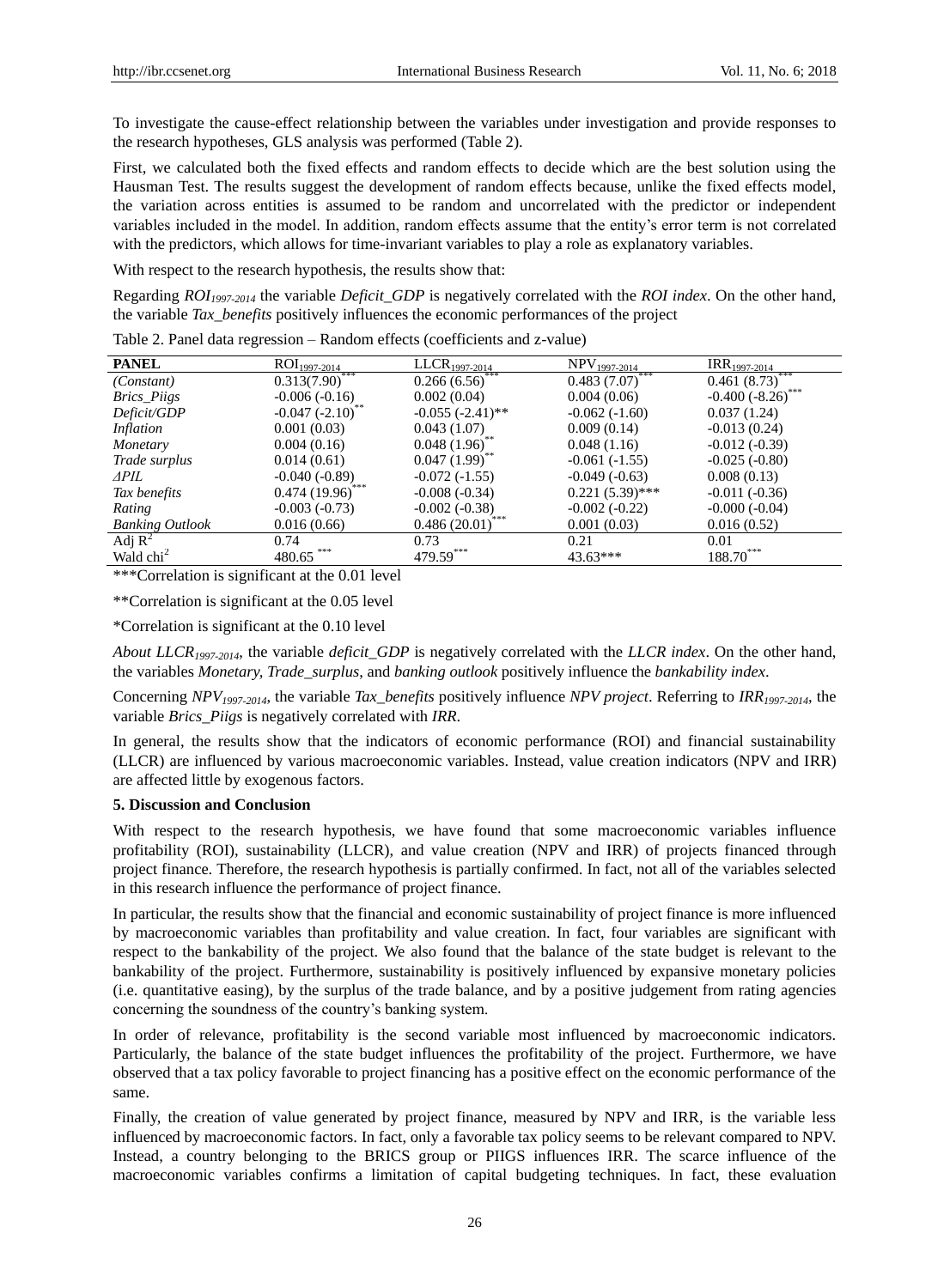techniques do not consider the potential influence of the macroeconomic context on the project. In conclusion, we found that external factors have an influence on infrastructure project financing. This is the important contribution of our empirical work.

Overall, this research has significant implications in the operative sense. Indeed, based on our findings, our work suggests that in the design phase of an infrastructure it is necessary to consider that macroeconomic factors can positively or negatively affect economic and financial performance.

In other subsequent studies it would be appropriate to deepen this research in other geographical contexts. For example, it would be appropriate to study the effects of macroeconomic variables on project finance in countries such as Africa, where some factors such as corruption can also negatively impact investment performance.

#### **References**

- Aizenman, J., & Marion, N. P. (1993). Macroeconomic uncertainty and private investment. *Economics Letters*, *41*(2), 207-210. https://doi.org/10.1016/0165-1765(93)90198-L
- Akintoye, A., & Beck, M. (Eds.). (2009). *Policy, management and finance of public-private partnerships*. West Sussex, UK: John Wiley & Sons.
- Benito, B., Montesinos, V., & Bastida, F. (2008). An example of creative accounting in public sector: The private financing of infrastructures in Spain. *Critical Perspectives on Accounting*, *19*(7), 963-986. https://doi.org/10.1016/j.cpa.2007.08.002
- Brealey, R. A., Cooper, I. A., & Habib, M. A. (1996). Using project finance to fund infrastructure investments. *Journal of Applied Corporate Finance, 9*(3), 25-38. https://doi.org/10.1111/j.1745-6622.1996.tb00296.x
- De Marco, A., Mangano, G., Michelucci, F. V., & Zenezini, G. (2016). Using the private finance initiative for energy efficiency projects at the urban scale. *International Journal of Energy Sector Management*, *10*(1), 99-117. https://doi.org/10.1108/IJESM-12-2014-0005
- Denizer, C., Kaufmann, D., & Kraay, A. (2013). Good countries or good projects? Macro and micro correlates of World Bank project performance. *Journal of Development Economics, 105*, 288-302. https://doi.org/10.1016/j.jdeveco.2013.06.003
- Dinica, V. (2008). Initiating a sustained diffusion of wind power: the role of public–private partnerships in Spain. *Energy Policy*, *36*(9), 3562-3571. https://doi.org/10.1016/j.enpol.2008.06.008
- Eichengreen, B. (1995). Financing infrastructure in developing countries: lessons from the railway age. *The World Bank Research Observer*, *10*(1), 75-91. https://doi.org/10.1093/wbro/10.1.75
- Estache, A., Serebrisky, T., & Wren-Lewis, L. (2015). Financing infrastructure in developing countries. *Oxford Review of Economic Policy*, *31*(3-4), 279-304. https://doi.org/10.1093/oxrep/grv037
- Falini, A. (2008). *Il Project Financing. Vincoli e opportunità nel settore sanitario: Vincoli e opportunità nel settore sanitario*. Milan, Italy: Franco Angeli.
- Gatti, S. (2008). *Project finance in theory and practice: designing, structuring, and financing private and public projects* (2nd ed.). Burlington, MA: Academic Press.
- Gatti, S. (2013). *Project finance in theory and practice: designing, structuring, and financing private and public projects*. Burlington, MA: Academic Press.
- Ghura, D., & Goodwin, B. (2000). Determinants of private investment: a cross-regional empirical investigation. *Applied Economics*, *32*(14), 1819-1829. https://doi.org/10.1080/000368400425044
- Grimsey, D., & Lewis, M. K. (2002). Evaluating the risks of public private partnerships for infrastructure projects. *International Journal of Project Management*, *20*(2), 107-118. https://doi.org/10.1016/S0263-7863(00)00040-5
- Grimsey, D., & Lewis, M. K. (2005). Are public private partnerships value for money? Evaluating alternative approaches and comparing academic and practitioner views. *Accounting Forum, 29*(4), 345-378. https://doi.org/10.1016/j.accfor.2005.01.001
- John, T. A., & John, K. (1991). Optimality of project financing: Theory and empirical implications in finance and accounting. *Review of Quantitative Finance and Accounting*, *1*(1), 51-74. https://doi.org/10.1007/BF02408406
- Kateja, A. (2012). Building infrastructure: Private participation in emerging economies. *Procedia-Social and Behavioral Sciences*, *37*, 368-378. https://doi.org/10.1016/j.sbspro.2012.03.302